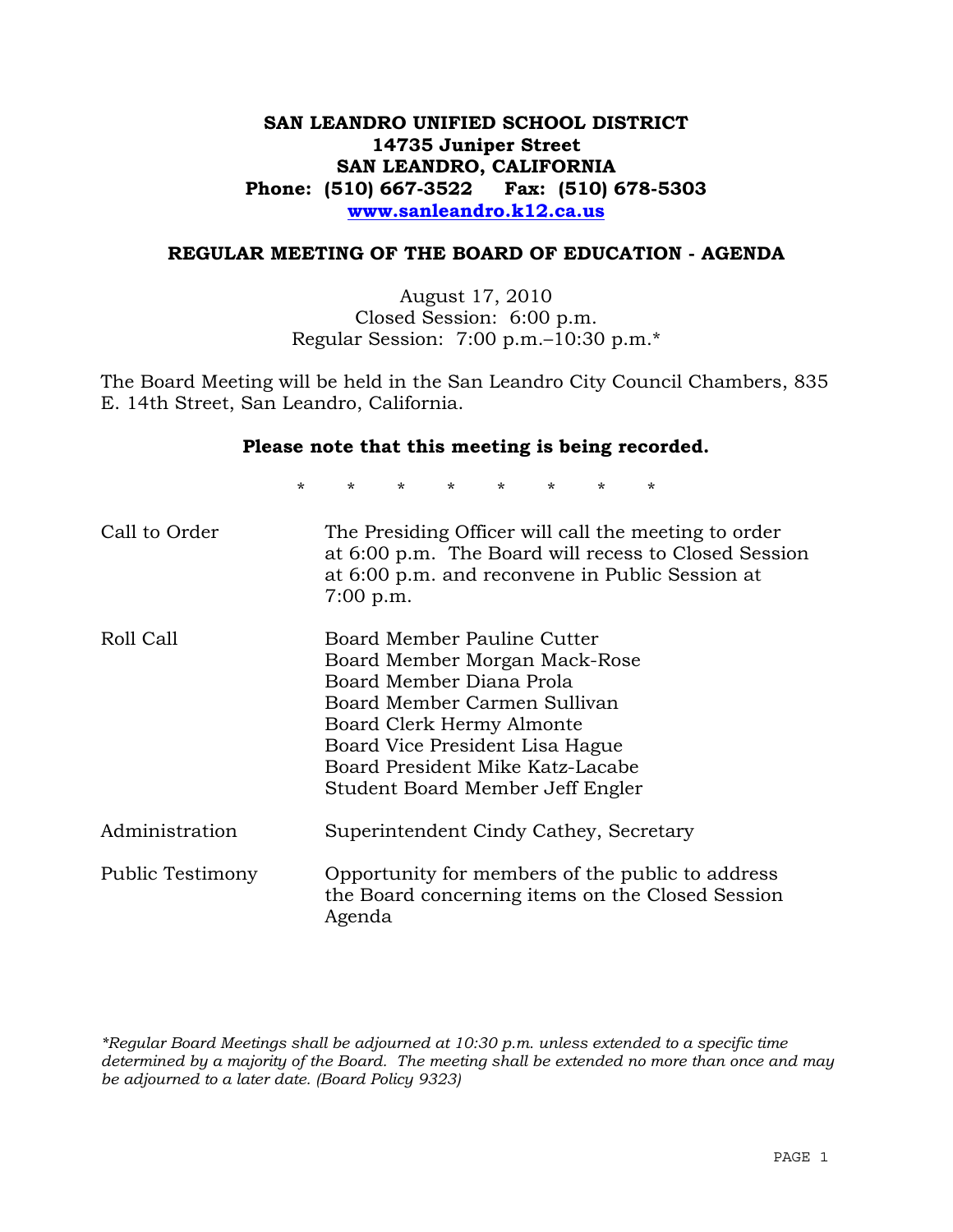Prior to the Public Session, the Board will meet in Closed Session pursuant to Government Code Sections 54957, 54957.6, 54956.9(b), 54956.8, and 54956.9.

- a) Public Employee Performance Evaluation, Title: Superintendent's Evaluation
- b) Public Employee Discipline/Dismissal/Release/Hiring
- c) Conference with Labor Negotiator
- d) Conference with Legal Counsel Anticipated Litigation Significant exposure to litigation
- e) Public Employee Appointment Title: John Muir Middle School Vice Principal, and San Leandro High School Assistant Principal
- f) Conference with Real Property Negotiator Property(ies)
- g) Conference with Legal Counsel Existing Litigation

| Report Closed<br><b>Session Action</b> | Motion __________ Second __________ Vote ________ |                                                                                                                                                                                                                                                                                                                                                                                                                                                                                                                                                                                                                                                                                                                                                                                                                                                                                                                                                                                                                        |
|----------------------------------------|---------------------------------------------------|------------------------------------------------------------------------------------------------------------------------------------------------------------------------------------------------------------------------------------------------------------------------------------------------------------------------------------------------------------------------------------------------------------------------------------------------------------------------------------------------------------------------------------------------------------------------------------------------------------------------------------------------------------------------------------------------------------------------------------------------------------------------------------------------------------------------------------------------------------------------------------------------------------------------------------------------------------------------------------------------------------------------|
| Pledge of Allegiance                   |                                                   |                                                                                                                                                                                                                                                                                                                                                                                                                                                                                                                                                                                                                                                                                                                                                                                                                                                                                                                                                                                                                        |
| Approve Agenda                         |                                                   | Approve the Regular Meeting Agenda of August 17, 2010                                                                                                                                                                                                                                                                                                                                                                                                                                                                                                                                                                                                                                                                                                                                                                                                                                                                                                                                                                  |
|                                        | Motion __________ Second __________ Vote ________ |                                                                                                                                                                                                                                                                                                                                                                                                                                                                                                                                                                                                                                                                                                                                                                                                                                                                                                                                                                                                                        |
| Legal Statement                        | 54954.2(a)                                        | Members of the audience who wish to address the<br>Board are asked to complete the yellow card available at<br>the entrance and submit it to the Board's Administrative<br>Assistant. Speakers who have completed the card will be<br>called when the item is reached on the agenda or, for<br>non-agenda items, during the Public Testimony. Cards<br>are to be turned in before the item is reached on the<br>agenda. Please note that this meeting is being recorded.<br>State law prohibits the Board of Education from taking<br>any action on or discussing items that are not on the<br>posted agenda except to A) briefly respond to statements<br>made or questions posed by the public in attendance; B)<br>ask questions for clarification; C) provide a reference to a<br>staff member or other resource for factual information in<br>response to the inquiry; or D) ask a staff member to<br>report back on the matter at the next meeting and/or put<br>it on a future agenda. (Government Code Section |

#### **PRESENTATIONS**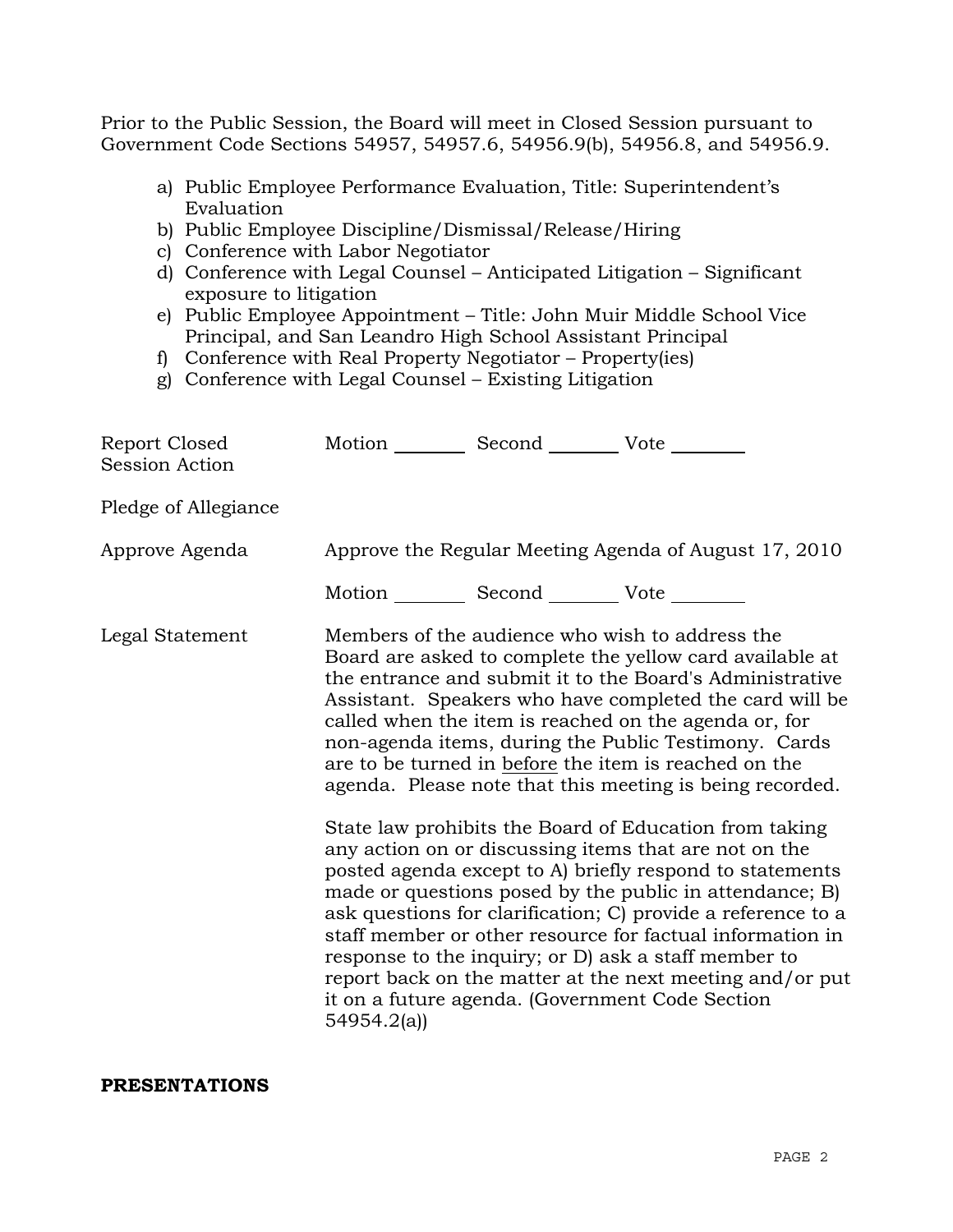## **7:00 – 7:20 p.m.** \* Standardized Testing and Reporting

Daniel Chaja, Assistant Director of Assessment and Program Evaluation, will present the student achievement results from our Standardized Testing and Reporting (STAR) California Standards Test (CST) that were administered in Spring 2009. The presentation will include: District level and site specific results for English Language Arts, Mathematics, Science, History/Social Studies. The presentation will also show the STAR results by race/ethnicity, and English Learners. This presentation reflects Part I of a multipart presentation.

## **7:20-7:30 p.m.** \* Education Jobs and Medicaid Assistance Act (H.R. 1586)

On August 10, 2010, President Obama signed into law the Education Jobs and Medicaid Assistance Act (H.R. 1586) to address the fiscal emergency declared across the nation in response to economic issues and the loss of jobs. Song Chin-Bendib, Assistant Superintendent of Business Services, will provide the Board with the latest information as it relates to this bill and any other pertinent information that will impact San Leandro Unified School District.

#### **7:30-8:15 p.m.** \* Bond Measure Project List

Song Chin-Bendib, Assistant Superintendent of Business Services will provide a presentation to the Board as it relates to refining the project list for the new bond. The Board has systematically gone through the task of considering all project ideas and identifying those projects that are the highest priority. Thus far, major projects on the list identified for this bond include some of the following:

- Pacific Sports Complex, including Burrell Field
- San Leandro High School Pool and Pool Facilities
- Synthetic Field at John Muir Middle School
- Modernization projects for all schools including Lincoln and Adult School

The project list has not yet been finalized. The Board has asked staff to gather additional information and to identify a baseline standard for all elementary schools.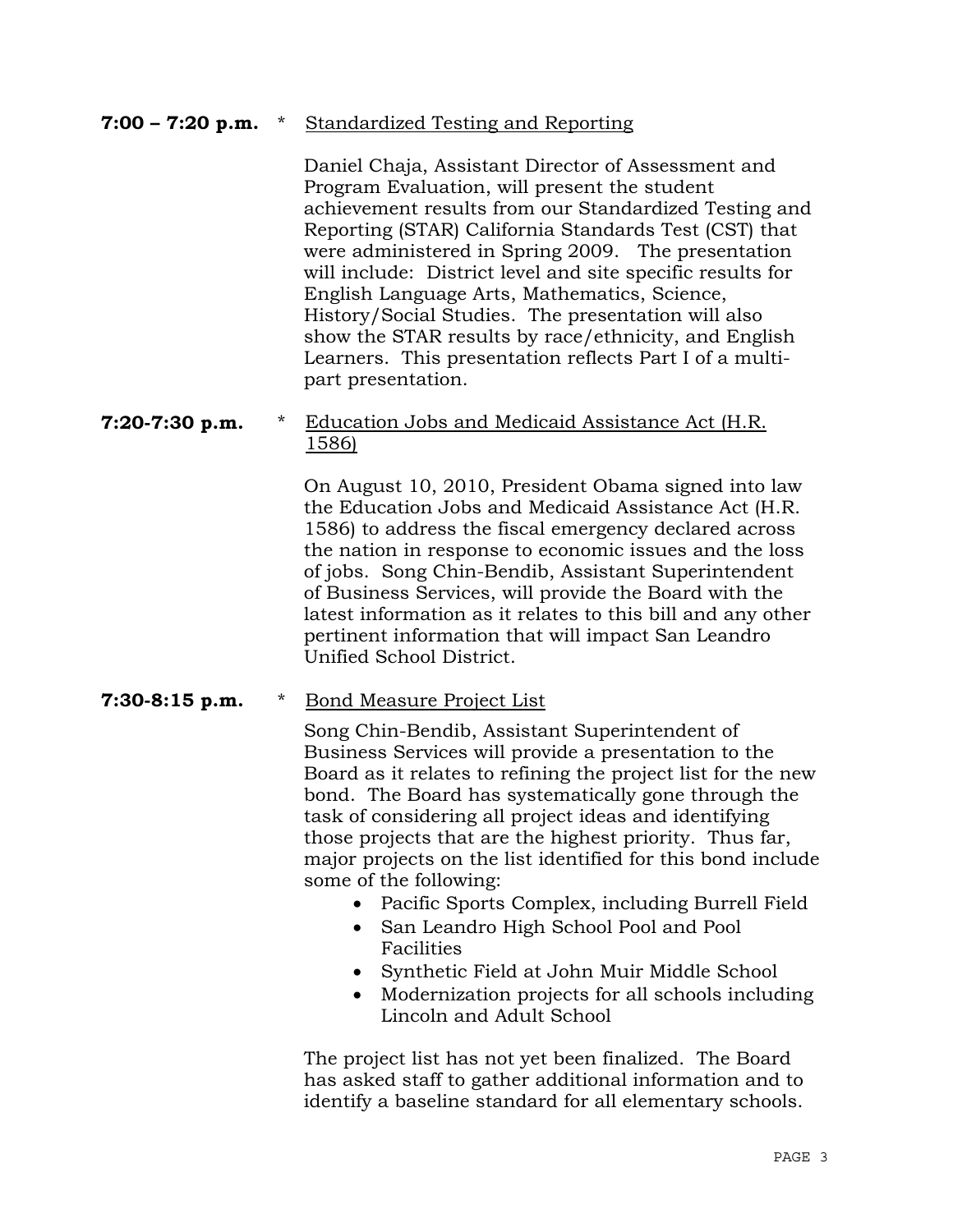The presentation will include the most current status of the project list, refined cost estimates, and responses to Board questions.

Following the presentation, the Board will have the opportunity to discuss the project list and continue to narrow the scope of the projects. The community is encouraged to attend the meeting to share their ideas regarding their high priority projects.

## **CONFERENCE**

#### General Services

| $1.1-CF$                  |  |
|---------------------------|--|
| Continue Discussion,      |  |
| Review, and Refine        |  |
| Detailed Project List for |  |
| the November 2, 2010,     |  |
| Bond                      |  |

Staff Recommendation:

The Board will continue to discuss, review, and refine details of the project list for the November 2, 2010, Bond.

Motion Second Vote

#### **PRESENTATION**

**8:15-9:05 p.m.** \* 2010-2011 Board Goals

Superintendent Cindy M. Cathey will present the draft 2010-2011 Board Goals. The draft goals were developed as part of a full day Board Workshop on June 30, 2010. The Board of Education spent the full days identifying and discussing their priorities and the needs of the district upon which the goals were established.

 The Board identified six major areas of focus. Those areas included:

- 1. Educating the Whole Child: ensuring the academic, physical, social and emotional wellbeing of every student
- 2. Financial Stability
- 3. Communication and Community Engagement
- 4. Human Resources
- 5. Safe and Well maintained Facilities
- 6. Governance

Following the presentation, the Board of Education will be provided the opportunity to further discuss and refine the goals prior to taking action to adopt them.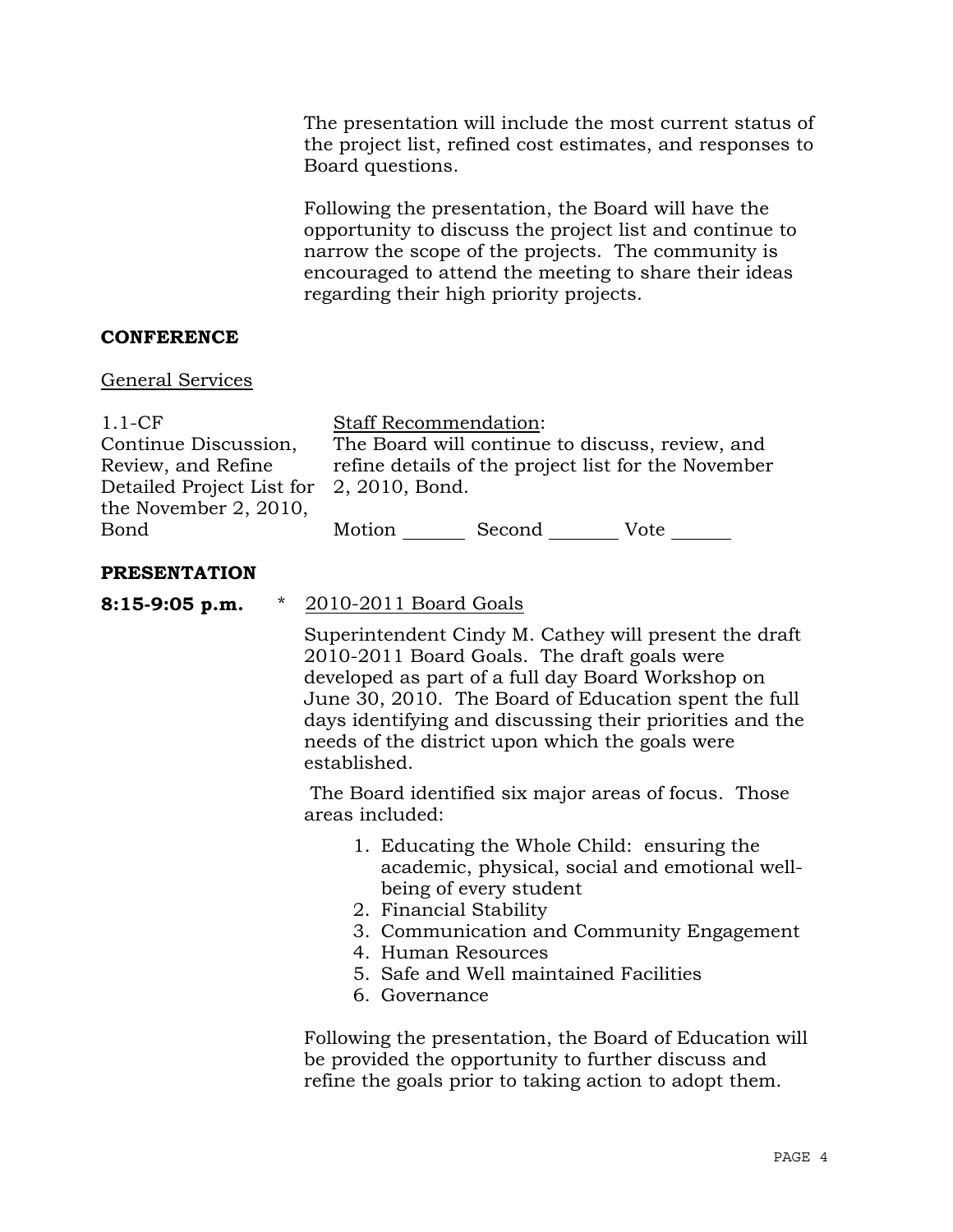## **CONFERENCE ITEM**

These items are submitted for advance planning and to assist the Board in establishing future agenda items. The Board may, however, take action on the following:

General Services

| $1.2$ -CF          | <b>Staff Recommendation:</b> |                                             |      |
|--------------------|------------------------------|---------------------------------------------|------|
| Discuss, Refine &  |                              | The Board will discuss, refine and consider |      |
| Adopt 2010-2011    |                              | adopting the Board goals for 2010-2011.     |      |
| <b>Board Goals</b> |                              |                                             |      |
|                    | Motion                       | Second                                      | Vote |

#### **9:05-9:20 p.m. PUBLIC TESTIMONY ON NON-AGENDA ITEMS**

Members of the audience, who wish to address the Board, please complete the yellow card available at the entrance and submit it to the Board's Administrative Assistant. Cards are to be turned in before the item is reached on the agenda.

| 9:20-9:50 p.m. | <b>REPORTS</b>                            |
|----------------|-------------------------------------------|
|                | Correspondence                            |
|                | <b>Student Board Member Report</b>        |
|                | Union Representative Reports              |
|                | Superintendent's Report                   |
|                | <b>Board Representatives' Reports</b>     |
|                | • Eden Area Regional Occupational Program |

#### **9:50-9:55 p.m. CONSENT ITEMS**

These items are considered routine and may be enacted by a single motion. At the request of any member of the Board, any item on the consent agenda shall be removed and given individual consideration for action as a regular agenda item.

#### General Services

| $1.1-C$<br>Approval of Board<br>Minutes $-$ July 13,<br>2010 | <b>Staff Recommendation:</b><br>Approve the minutes of the special Board meeting<br>held on July 13, 2010. |  |
|--------------------------------------------------------------|------------------------------------------------------------------------------------------------------------|--|
| Human Resources                                              | Motion<br>Second<br>Vote                                                                                   |  |
| $2.1\text{ }C$<br>Acceptance of<br>Personnel Report          | <b>Staff Recommendation:</b><br>Accept Personnel Report as submitted.                                      |  |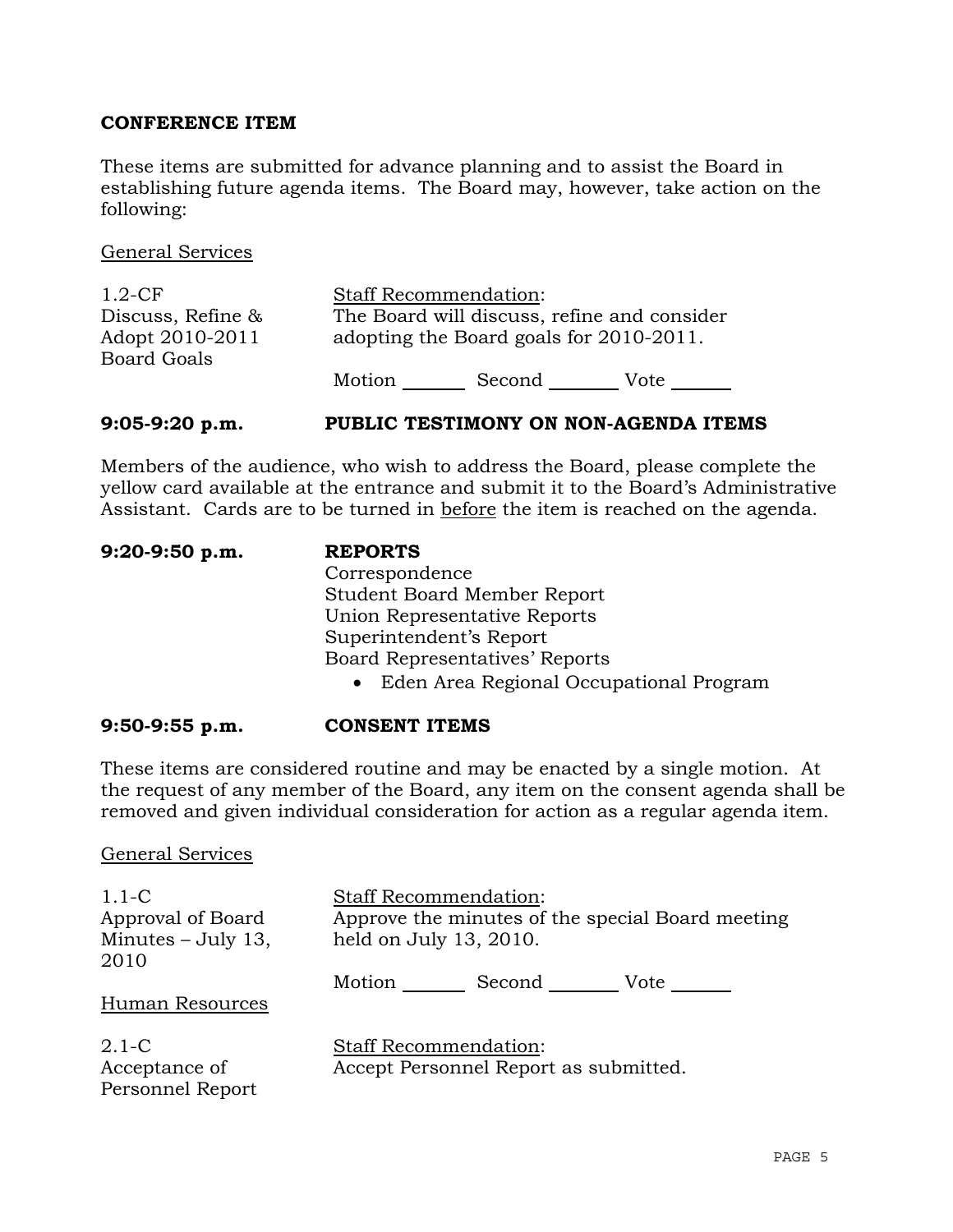|                                                                                                                                                                                                                   |                                          |                                                                          | Motion _________ Second __________ Vote _______                                                                                                                                                                                                    |
|-------------------------------------------------------------------------------------------------------------------------------------------------------------------------------------------------------------------|------------------------------------------|--------------------------------------------------------------------------|----------------------------------------------------------------------------------------------------------------------------------------------------------------------------------------------------------------------------------------------------|
| <b>Educational Services</b>                                                                                                                                                                                       |                                          |                                                                          |                                                                                                                                                                                                                                                    |
| $3.1 - C$<br>Revisions to the Title I<br>Local Education<br>Agency Plan<br>Addendum and Title III<br>Improvement Plan                                                                                             | Staff Recommendation:                    | Approve the revisions to the Title I Local<br>Improvement Plan Addendum. | Education Agency Plan Addendum and Title III                                                                                                                                                                                                       |
| Addendum                                                                                                                                                                                                          |                                          |                                                                          | Motion _________ Second __________ Vote _______                                                                                                                                                                                                    |
| $3.2-C$<br>School Accountability<br>Report Card (SARC)<br>Addendum to the<br>Current Contract for<br>2010-2011 School Year                                                                                        | Staff Recommendation:<br>year.           |                                                                          | Approve the School Accountability Report Card<br>(SARC) Addendum to the current contract for<br>services with Axiom, Inc. for 2010-2011 school                                                                                                     |
| with Axiom Inc.                                                                                                                                                                                                   |                                          |                                                                          | Motion _________ Second __________ Vote _______                                                                                                                                                                                                    |
| $3.3 - C$<br>Memorandum for<br>Understanding<br>between San Leandro<br>Unified School District<br>and San Leandro Boys<br>and Girls Club for<br>Kindercare at<br>Washington<br>Elementary School for<br>2010-2011 | Staff Recommendation:                    |                                                                          | Approve the Memorandum for Understanding<br>between San Leandro Unified School District and<br>San Leandro Boys and Girls Club for Kindercare<br>at Washington Elementary School for 2010-2011.<br>Motion _________ Second __________ Vote _______ |
| <b>Business Operations</b>                                                                                                                                                                                        |                                          |                                                                          |                                                                                                                                                                                                                                                    |
| $4.1-C$<br>Ratification of Payroll                                                                                                                                                                                | Staff Recommendation:<br>\$1,722,891.59. | Ratify July 2010 payroll in the amount of                                |                                                                                                                                                                                                                                                    |
|                                                                                                                                                                                                                   |                                          |                                                                          | Motion Second Vote                                                                                                                                                                                                                                 |
| $4.2-C$<br>Approval of Bill<br>Warrants                                                                                                                                                                           | Staff Recommendation:                    | the amount of \$4,959,280.58.                                            | Approve Bill Warrants #88066367-88078195 in                                                                                                                                                                                                        |
|                                                                                                                                                                                                                   |                                          |                                                                          | Motion _________ Second __________ Vote _______                                                                                                                                                                                                    |
| $4.3-C$                                                                                                                                                                                                           | Staff Recommendation:                    |                                                                          |                                                                                                                                                                                                                                                    |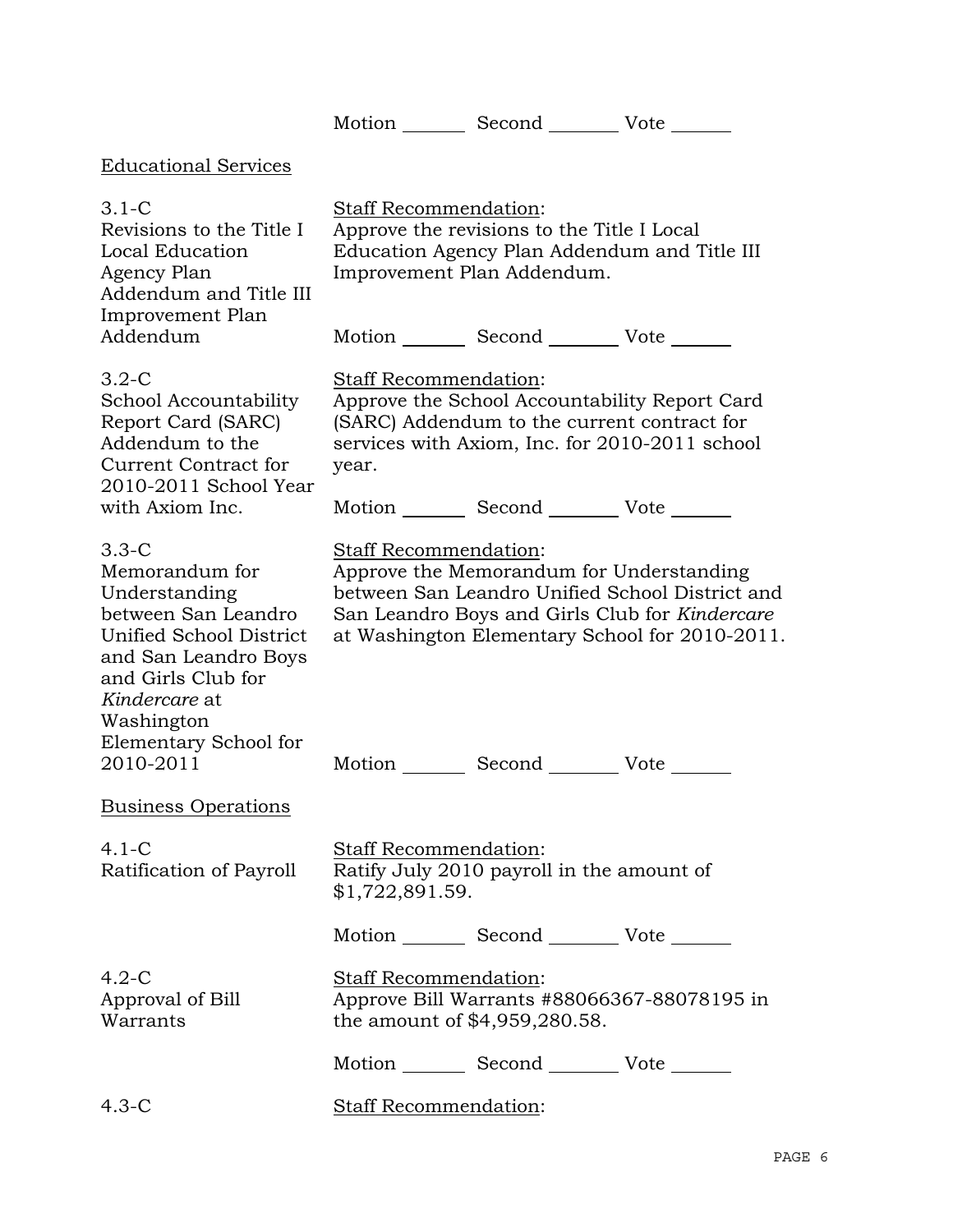| Intra-Budget Transfers<br>and Revisions for July<br>2010                                                                                                                                                        | and Revisions for July 2010.              | Approve the request for Intra-Budget Transfers<br>Motion _________ Second ___________ Vote _______                                    |                                                                                                  |
|-----------------------------------------------------------------------------------------------------------------------------------------------------------------------------------------------------------------|-------------------------------------------|---------------------------------------------------------------------------------------------------------------------------------------|--------------------------------------------------------------------------------------------------|
| $4.4-C$<br>Contract with<br>California Property<br>Record Systems (CPRS)<br>for Fixed Asset<br>Inventory Service at<br>San Leandro High<br>School and San<br>Leandro High School<br>Fred T. Korematsu<br>Campus | <b>Staff Recommendation:</b>              | Approve the contract with California Property<br>Service at San Leandro High School and San<br>Motion Second Vote                     | Record Systems (CPRS) for Fixed Asset Inventory<br>Leandro High School Fred T. Korematsu Campus. |
| $9:55-10:05 p.m.$                                                                                                                                                                                               | <b>ACTION</b>                             |                                                                                                                                       |                                                                                                  |
| <b>Human Resources</b>                                                                                                                                                                                          |                                           |                                                                                                                                       |                                                                                                  |
| $2.1-A$<br>Resolution #10-51<br>Reduction or<br>Elimination of<br>Specially Funded<br><b>Classified Services</b>                                                                                                | <b>Staff Recommendation:</b><br>Services. | Adopt Resolution #10-51 Reduction or<br>Elimination of Specially Funded Classified<br>Motion _________ Second __________ Vote _______ |                                                                                                  |

# 10:05-10:10 p.m. **INFORMATION**

These items are intended to keep the Board informed on various District business matters which do not require action by the Board.

# Business, Operations and Facilities

| $4.1-I$                          | <b>Staff Recommendation:</b>                                                                                         |
|----------------------------------|----------------------------------------------------------------------------------------------------------------------|
| Miscellaneous Receipts           | Miscellaneous receipts in the amount of<br>$$6,761,781.30$ have been deposited in the<br>Treasury of Alameda County. |
| $4.2-I$<br>Investment Report for | <b>Staff Recommendation:</b><br>The Board received for information and review the                                    |